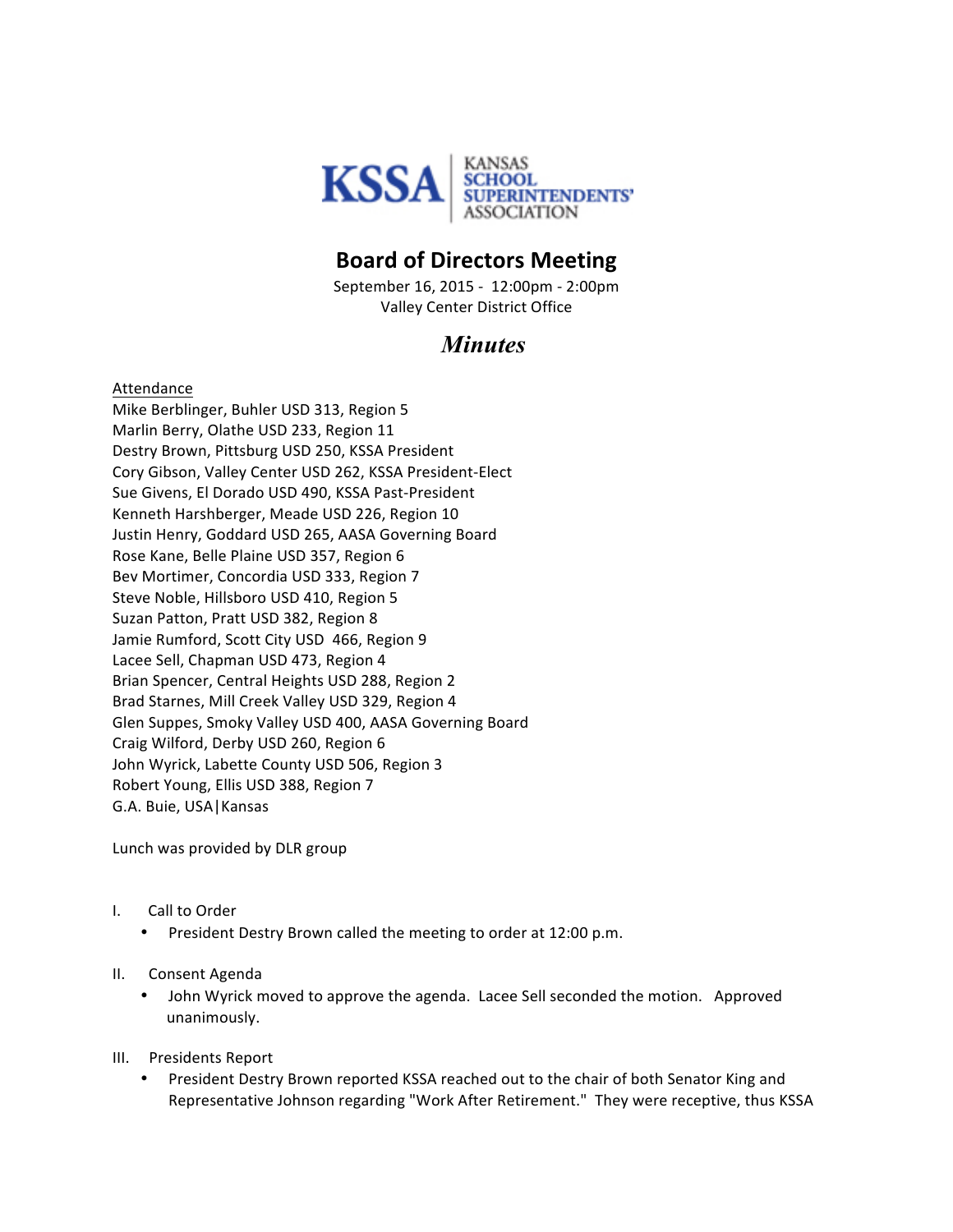has formed a committee to work with the Joint Committee on Benefits and Investments to see if a compromise can occur with the 2015 WAR legislation.

- IV. Executive Directors Report
	- G.A. Buie shared the website has been reconstructed and is a continuing project. The main goal is to be more intentional updates.
- V. Finance Reports
	- Sue Givens moved to approve the 2014-2015 Financial Report. Craig Wilford seconded the motion. Approved unanimously.
	- Marlin Berry moved to approve the 2015-2016 budget. Suzan Patton seconded the motion. Approved unanimously. Overall income has decreased primarily to not having the summer conference.
- V. Federal Legislation and the Superintendent
	- Justin Henry and Glen Suppes traveled to Washington D.C. for the AASA Advocacy Days. They had the opportunity to speak with each of the Kansas Senators and Representatives.
	- Food service and ESEA reauthorization were hot topics discussed.
- VI. KPERS Meeting and Committee
	- A committee was formed to review the KPERS "WAR" and will continue to have conversations with Representative Johnson.
- VII. Legislative Committee
	- Preparing survey to distribute to all superintendents the week of September 20, 2015.
- VIII. Overview of the Innovative Schools
	- Bev Mortimer shared the history of the Coalition of Innovative Schools.
	- Discussed priorities and charge of committee. Bev believes there has been changes in mind-set of the Department of Education board members due to the work of the Coalition. Bev believes the best thing is for the conversations to continue.
- IX. Guideline Sponsorship
	- Marlin Berry provided an overview of committee work after last spring.
	- G.A. Buie will bring back the guidelines to review in November.
- X. Professional Development
	- Suzan Patton shared the committee would be meeting after September 16th board meeting to start work on 2015-2016 learning opportunities.